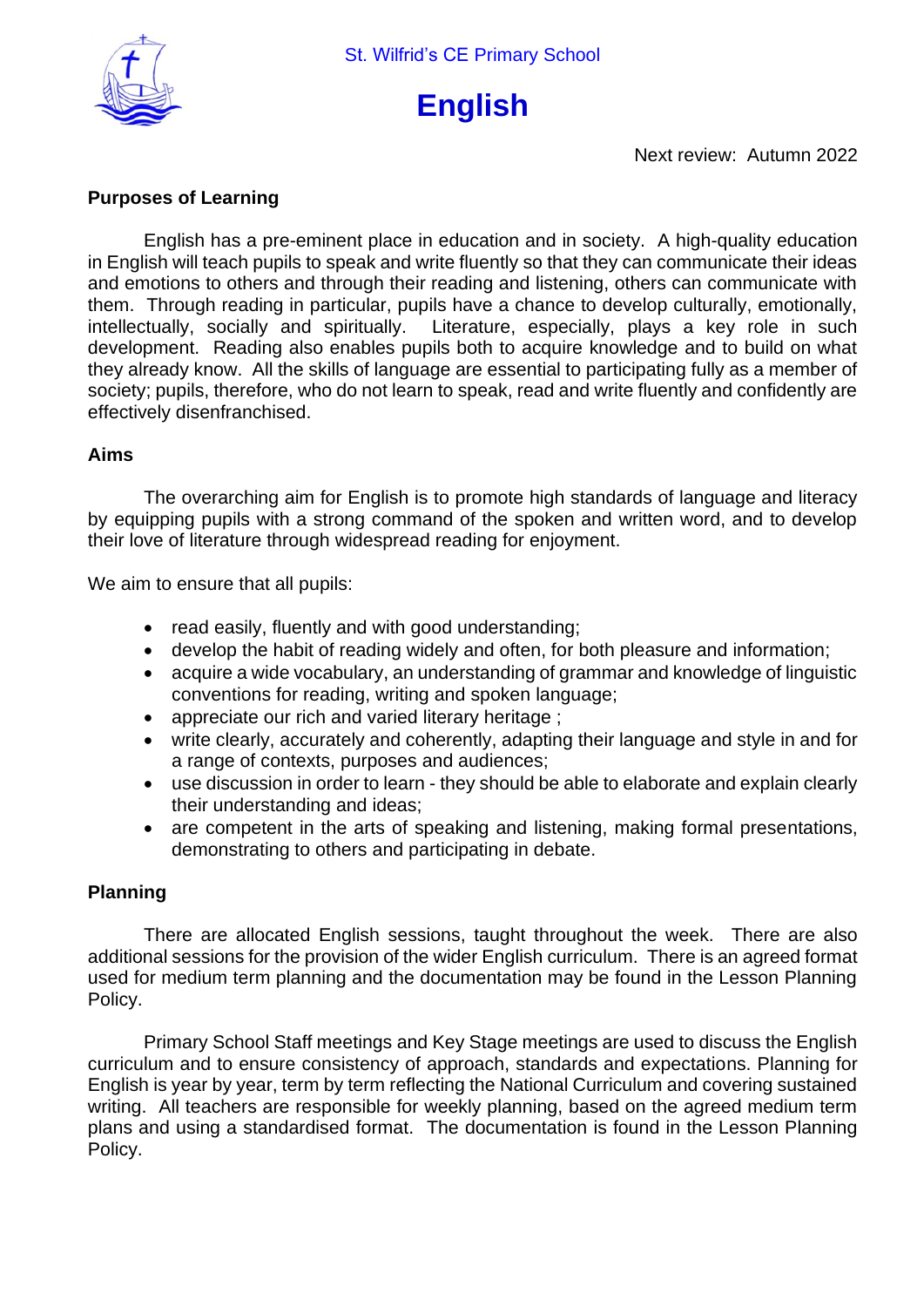They will:-

- identify the appropriate teaching and learning strategies required, taking into account the different learning styles of the children;
- provide a balance and variety within the classroom of content and organisational learning opportunities for children;
- assess and plan for the specific needs of children within their own class whilst adhering to the progression laid down in the scheme;
- keep agreed records of planning.

# **Classroom Delivery**

The Teaching and Learning of English incorporates the following:-

- Reading
- Writing
- Grammar
- Spelling
- Spoken language

# **Approaches to Teaching and Learning**

# **Foundation Stage 2 (Year R)**

The practice in Foundation Stage 2 follows the EYFS curriculum including:

- opportunities to develop and experience speaking and listening;
- experiences that develop gross and fine motor skills across all areas of the EYFS curriculum through play and handwriting activities;
- sharing and enjoying a range of rhymes, songs, stories and books for pleasure;
- immersion in a print rich environment with opportunities for oral language and written communication, e.g. differentiated phonic activities;
- focused activities that teach children early communication language and literacy skills.
- daily phonics sessions following the Government Letters and Sounds document
- individual letter sound homework books (Jolly Phonics) and reading books (Oxford Reading Tree, Songbirds, Lighthouse);
- focused handwriting session and homework letter formation books;
- group and 1:1 reading sessions, using parent helpers for additional reading sessions.

# **KS1 and 2**

The teaching of English will include:

- explicitly taught and planned sessions following the guidance and objectives of the New Primary Curriculum and linked to end of year expectations that are shared with the children;
- Speaking and listening activities, e.g. role play, pair talk, drama and hot seating in order to prepare pupils for the writing process
- Explicit daily teaching of phonics in Key Stage 1 and spelling through Rising Stars, Twinkl and Spelling Shed programmes in Key Stage 2 (once phonic knowledge is secure)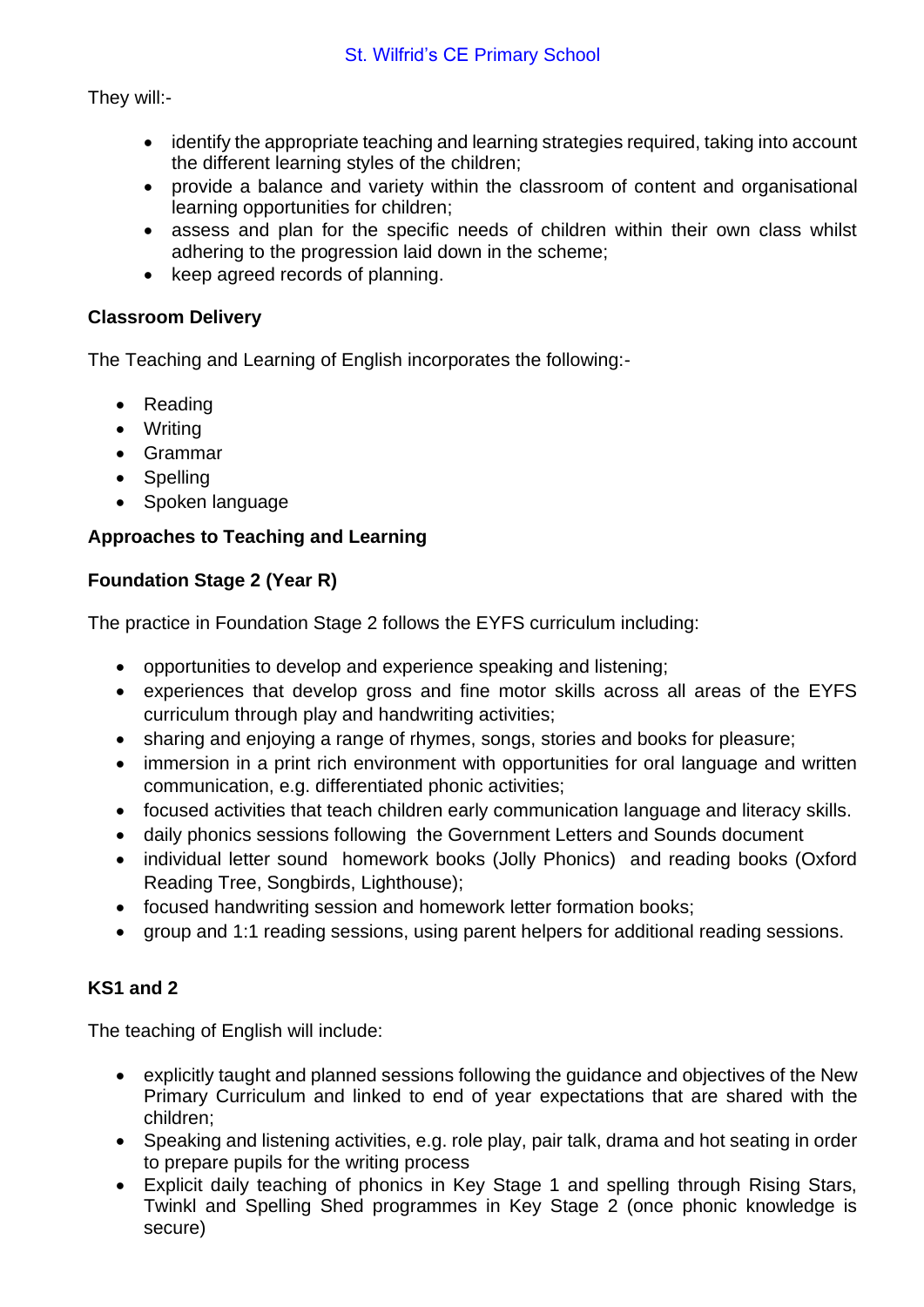- Developing a sounds awareness of grammar and punctuation through analysing quality texts;
- Work using a range of genres that enables pupils to develop comprehension and composition skills and the understanding of the importance of presentation for impact. This will include using ICT to produce work on occasion;
- letter formation, handwriting and presentation skills taught and modelled;
- immersion in a print rich environment, using book-based units of work that promote a reading culture and develops children's oral and written communication;
- all children will participate in guided reading sessions (group or whole class) which focus on comprehension as well as providing opportunities for developing reading skills and developing their vocabulary.

## **Spelling, Punctuation and Grammar (including phonics)**

In Foundation Stage and year 1 children will follow the programme: 'Letters and Sounds' alongside Jolly Phonics, on a daily basis following a four-part lesson structure which embeds previous learning, providing opportunities for the pupils to practise their learning in addition to teaching the next step.

Phonics is taught explicitly in Foundation Stage and Year 1. Children in Year 1 participate in a statutory national phonics screening check. Those identified as needing additional support will continue to be taught phonics until they are secure with this, using intervention sessions in Year 2. Children's phonological awareness and spelling strategies are regularly assessed and this informs teaching.

In Year 2 all children work on spelling activities based on the New Primary Curriculum objectives (old phase 6). As well as intervention groups for children not achieving the Year 1 Phonics Screening Test, children with SEN work on whole word / Toe by Toe intervention. In KS2 children focus on learning the spelling patterns and words from the New Primary Curriculum. They have discrete spelling teaching (three, thirty minute sessions per week) and homework based on these patterns.

Throughout the school, children also work on learning spellings which they personally find tricky. Children are taught to employ their knowledge of sounds, patterns and to look for links in words to find effective methods for their own use and we understand that no one method will work for all.

Grammar and punctuation are taught explicitly as well as forming part of each lesson and identified in marking. Children in KS2 complete regular spelling, punctuation and grammar tests in preparation for the end of KS2 assessments.

## **Reading**

We believe in developing a reading culture throughout the school by creating welcoming, labelled book areas in classrooms, having regular opportunities to borrow fiction and non-fiction books and raising the profile of reading through a print rich environment, attractive book displays and regular book fairs.

Guided reading activities are closely linked to the end of year expectations for each year group. Whole class and group guided reading ensures children are taught a range of reading skills which they practice at school and home - guidance is provided to help parents to support their children at home.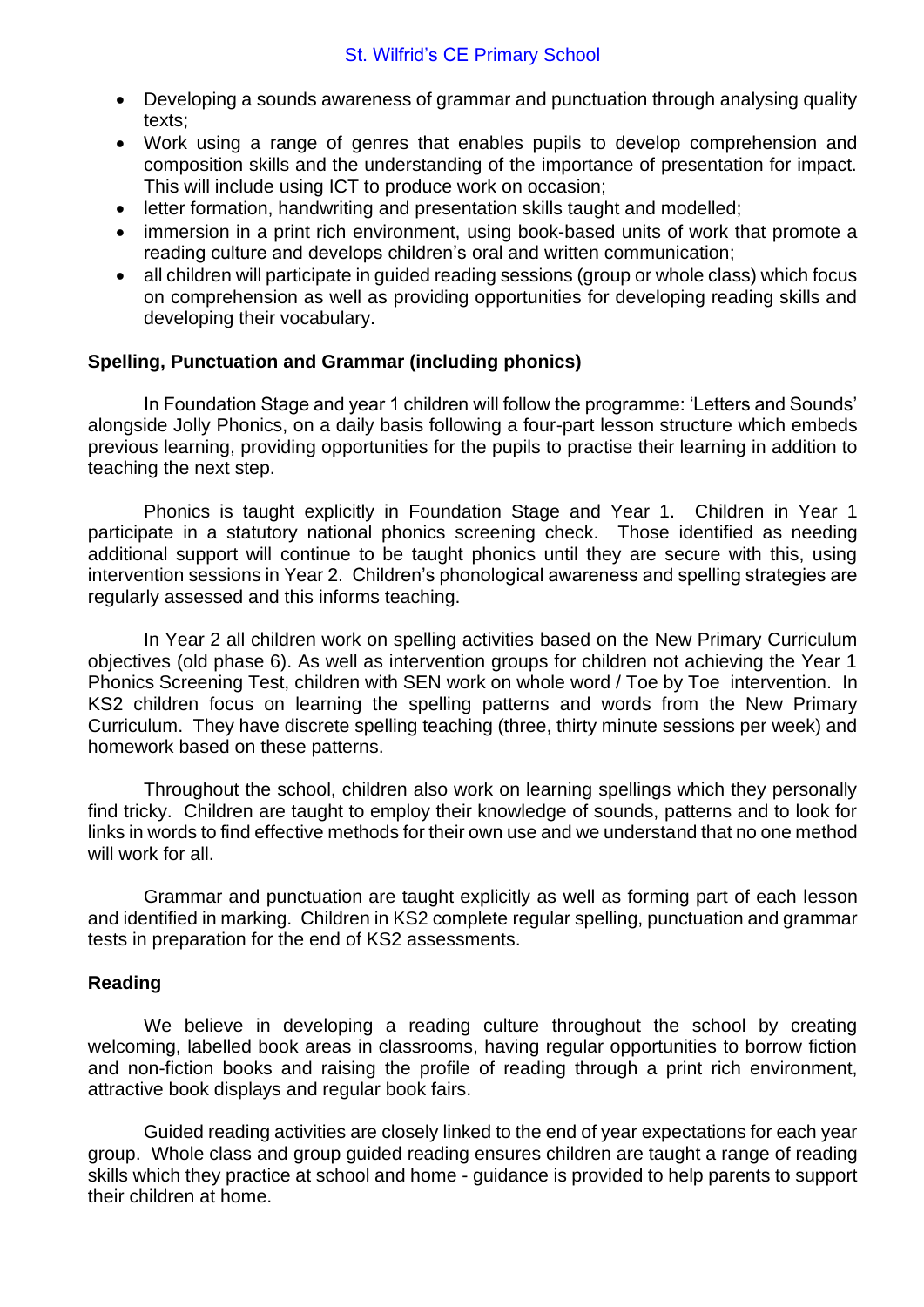### St. Wilfrid's CE Primary School

All pupils in the school are assessed using PM Benchmarking, which enables children to be given appropriately challenging texts as well as allowing monitoring of progression across the school. Children are also encouraged alongside their book-banded book to select books to read for pleasure.

Children are expected to undertake reading as part of their weekly homework and all pupils should be reading at least 4 times a week, aiming to read for between 30 minutes and an hour a day by the time they reach Year 6. Parents play a vital role in improving their child's reading and are expected to comment in their child's home-school reading record on how their child read or the discussion they have had about their child's understanding of the text.

### **Supporting a 'mastery' approach to reading with Let's Think in English**

Teachers have been trained in Years  $2 - 6$  to deliver the Let's Think in English (LTE) programme. Each class undertakes 4 – 6 units per term.

Lessons develop pupils' ability to provide reasoned justifications for their views, predict, summarise and draw inferences when reading texts. Furthermore, through LTE pupils identify how language, structure and presentation contribute to meaning, examine authors' choice of language and other stylistic features and consider the purpose of the text. Pupils develop their higher-order reading skills (and subsequently writing) through group discussion and sharing their views.

Let's Think in English primary programme supports a mastery curriculum. Pupils are provided with structured challenges where they develop their reasoning with the support of their peers while the teacher helps deepen their reasoning through mediation. LTE believes mastery can only be understood in terms of the development of cognition.

### **Writing**

We believe that writing should be a creative/developmental process both at a functional and an imaginative level. All attempts at writing are valued and we know that all children have potential to be successful writers. The compositional and transcriptional skills are taught alongside the creative aspects. Immersion in reading, talk and preparation for writing is essential to the writing development process.

We teach writing through teacher led class composition, guided writing with small groups, independent writing and in the Foundation Stage, providing many opportunities for child-initiated developmental writing.

Grammar and punctuation are explicitly taught and children develop a good understanding of how to use these correctly. Writing is often for a purpose, often linked to class topics and teachers are encouraged to make full use of the school environment to provide opportunities for stimulating writing ideas – this is very evident in Years 2 and 3 where 'Forest School' activities are used as a stimulus for writing.

Writing is promoted across all areas of the curriculum – in each subject there should be a minimum of one piece of extended writing per term.

In order to promote writing to all pupils, planning is closely linked to books that will stimulate the children's interests.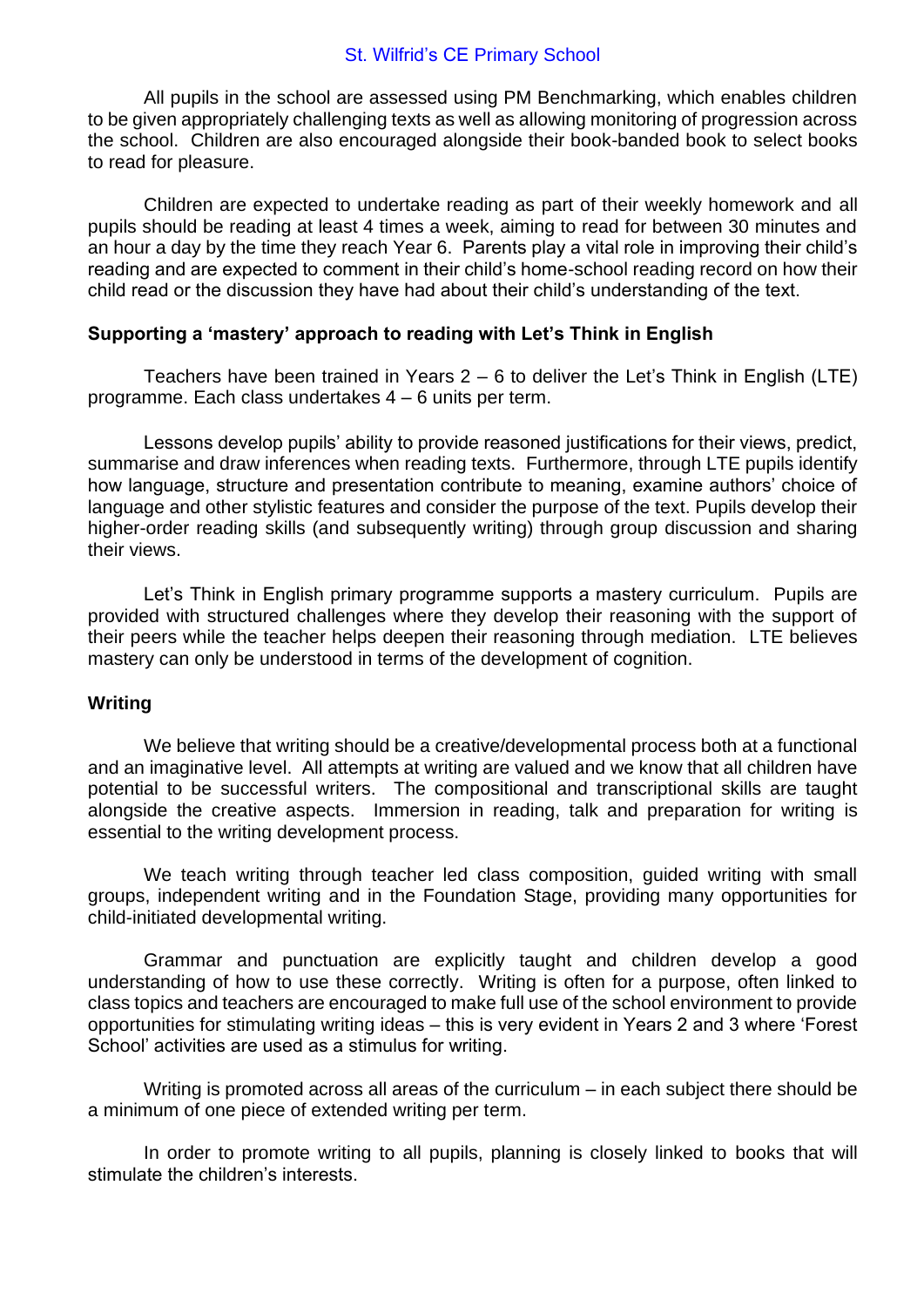### St. Wilfrid's CE Primary School

Children develop an understanding of the requirements of each text type and have good examples to follow before being asked to produce their own. Pupils are given opportunities to write at length and a piece of work may take several days to complete as they go through the writing, editing and publishing process. Teachers guide pupils in their writing through careful individualised marking and 'next step' targets.

### **Handwriting**

Handwriting and letter formation is explicitly taught throughout the school in a script that will enable pupils to join through forming each letter with a lead-out ready to join to the next letter.

Early intervention and regular handwriting lessons in the Foundation Stage and KS1 aim to ensure all pupils are writing in the appropriate style by the time they reach Year 3 and at this point, children are expected to join.

Good presentation is emphasised at all times and through all forms of writing. Pencil grips and writing boards are available for use by SEN pupils. The school has high expectations of handwriting and presentation of work and children are held to account for ensuring their work is always of an appropriate standard.

#### **Spoken Language**

Children are provided with many opportunities to develop their spoken language skills through drama, discussions and paired work. Children play an active part in presentations, topic talks, group discussions, debates and drama activities on a regular basis and speaking and listening opportunities are planned for and exploited across the curriculum.

### **Assessment and Recording**

Careful records are maintained and passed on to ensure continuity and progression. These records indicate progress with the yearly objectives for year 1 & 2, Lower Key Stage 2 and Upper Key Stage 2 as laid out in the New Primary Curriculum.

Formative assessment, carried out by the class teacher, is an integral part of the role and is used on a daily/weekly basis to inform future planning. It involves identifying children's progress against teaching objectives, children that need further challenge or support can be identified and work given to reflect this. This monitoring is kept in each class teacher's marking book and updated daily. This process will be linked to the whole school assessment arrangements for marking pupils work and target setting.

A piece of unaided writing is completed each half term and then marked and assessed against a detailed breakdown of the New Primary Curriculum expectations for each year group. All class teachers have yearly objectives and examples of writing to illustrate these objectives that can be found in the Early Years Foundation Stage Writing Portfolio, and the Writing Portfolio that is kept electronically on a shared staff file.

The Co-ordinator maintains the writing portfolio of work, which illustrates objective coverage and is available to all.

Children's overall progress in English is assessed termly and the result entered onto tracking sheets kept in the class record file as well as centrally by the Head Teacher.